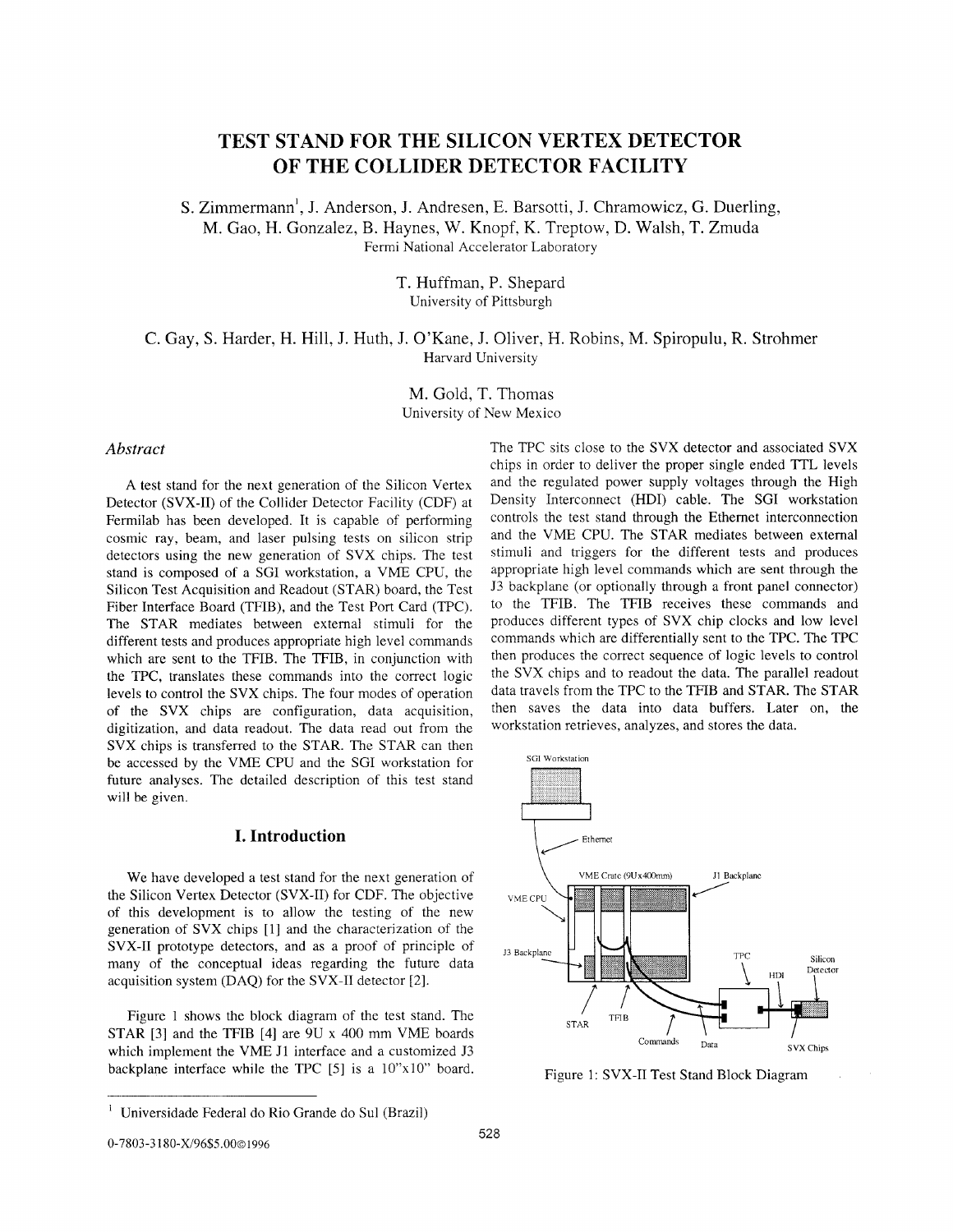#### **11. Test Stand Modules**

#### *A. The SVX Chip*

The SVX chip implements a pipeline of 32 rows of analog storage cells per channel and a total of 128 channels per chip. The four distinct modes of operation of the SVX chips are configuration, acquire, digitize, and readout. The configuration mode is used to serially download internal control registers and a hit test pattern for diagnostic purposes. In the acquire mode, two separate operations take place. The preamplifier first integrates charge from the detector, and the pipeline samples and stores the integrator output at the predetermined interaction rate (minimum of 132 ns). Then, sampling of the input signals stop, and the sample with the proper delay is selected and presented at the pipeline output. In the digitize mode, the analog information of all 128 channels is simultaneously digitized to programmable resolution of up to 8 bits. In the readout mode, the digitized date is read out on an eight bit parallel bus. When readout of the chip begins, the chip ID number appears first on the high part of the clock cycle and then an 8 bit status word appears on the following lower half of the clock cycle. After the first complete clock, address and data appear on alternate halves of the cycle until the chip is completely read out. The primary reason for changing modes is to change the function of some or all of the multifunctional chip pads.

#### *B. The STAR*

The main functions of the STAR module are to respond to a trigger source (e.g. laser pulsing, particle beam) by means of producing and sending high level commands to the TFTB, to provide a fully programmable Master Clock which emulates the Fermilab accelerator beam structure, and to serve as a data buffer accepting digitized data from the SVX chips via the TPC. The overall block diagram of the STAR is shown in Figure 2.

The Master Clock replicates the accelerator radio frequency (RF) structure by generating an RF clock, a SYNC pulse which marks potential beam crossings every seven RF clocks, and a beam crossing level which, when qualified by SYNC, indicates the presence of a bunch. The Master Clock structure is fully programmable and can emulate 132 ns or 396 ns operation modes of the accelerator. The internal timebase is a 53 MHz crystal which corresponds to the actual accelerator RF. An external clock input is also provided to run the system at any desired frequency within its operating range. Data from the SVX data bus arrives at *53* MBytes per second along with a 26.5 MHz readout clock. The data **inputs**  of the STAR demultiplexes the data stream and loads it into a 64k **x** 16 bit memory for later VME readout. The STAR employs three data buffers.

A Memory Test facility is provided to test the STAR data buffers as well as similar buffers on other boards. This

consists of a **32k** x 16 bit memory and a Data Multiplexer to emulate the SVX data stream and put it out onto a cable. The 32k x 2 bytes is time multiplexed at 26.5 MHz to form a 1 byle wide by *53* MBytes per second data stream. When used to test one of the data buffers of the STAR, the test memory output cable is connected to the data buffer input. Blocks of data up to 32k in size along with header (Chip ID) and trailer (end of readout) codes can be sent to the data buffers for diagnostic purposes.



Figure 2: STAR Block Diagram

Command sequences are generated in the STAR by a finite state machine referred to as the Readout State Machine. The exact sequences depend on the mode of operation. A list of commands has been established for STAWTFIB communication. The state machine operation modes are controlled by means of a state machine Control register. It should be pointed out that the interface with the triggers is handled by the Master Clock. Triggers are generated either internally or externally and then passed on to the Readout State Machine to trigger the appropriate action. Several different trigger types have been provided for and are referred to as external (beam testing, cosmic ray) or internal (charge injection, laser testing) triggers.

#### *C. The TFIB*

The main function of the TFIB is to control the SVX chips in conjunction with the TPC. The control functions have been divided between these two modules in such a way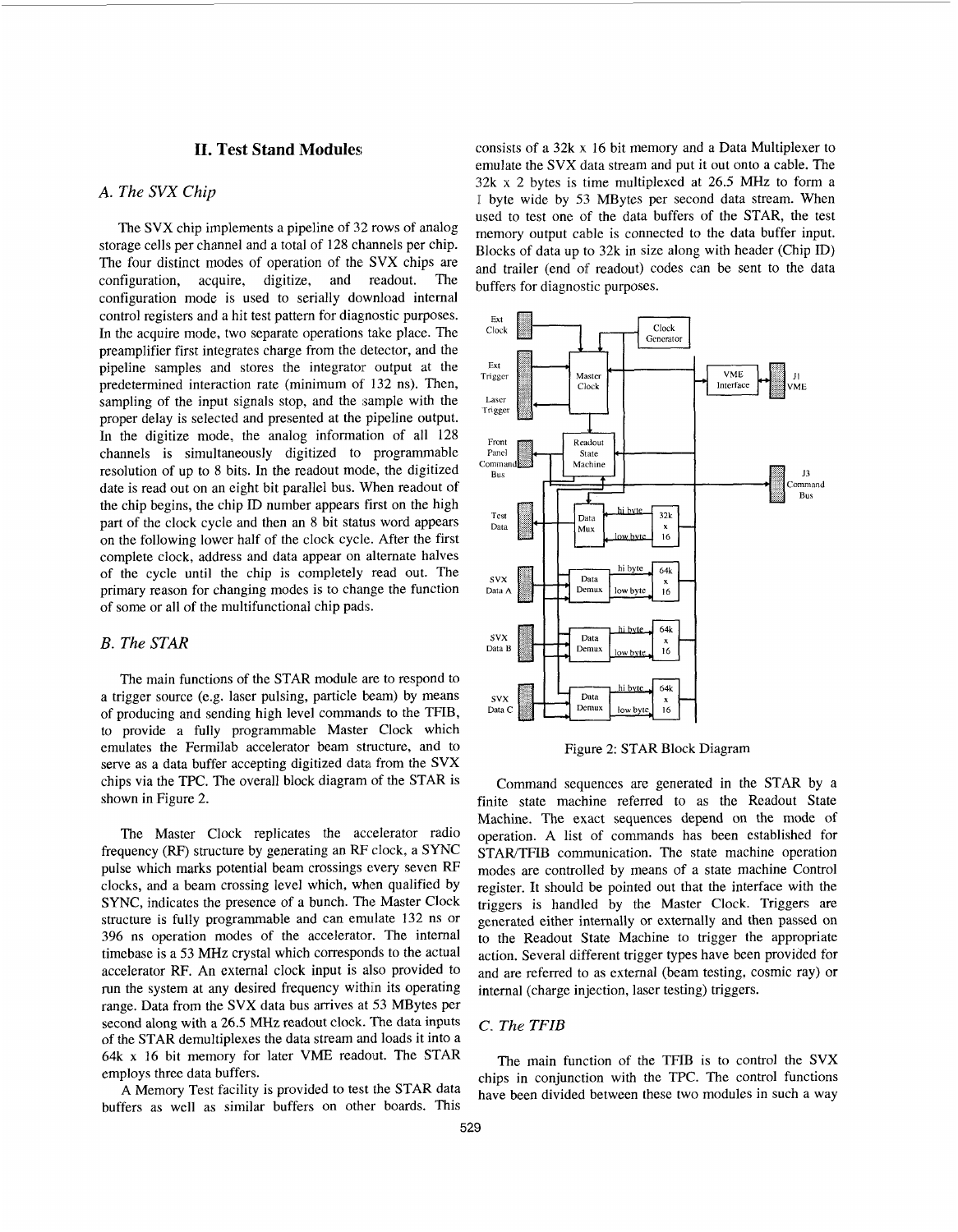that the FIB has been selected to execute the high level commands sent by the STAR and to translate these commands into low level commands executable by the TPC. Other functions of the TFIB includes the configuration of the SVX chips and the TPC Controller, the configuration of the DACs on the TPC, and the emulation of the high level commands sent by the STAR. Figure 3 shows the block diagram of the TFIB.



Figure 3: TFIB Block Diagram

All units of the TFIB operate synchronously with the clock which can be supplied by the STAR or by its own internal Clock Generator. The TFIB Controller controls all the functions of the TFIB. It receives high level commands from the STAR (through the Front Panel or through the J3 backplane), emulation commands from the Command Configuration FIFO, or immediate commands when the **VME** interface sets the appropriate bits of the TFTB Control Register.

The high level commands are used for the control of the data acquisition, digitization, and readout of the SVX chips. Other high level commands include provision for calibration of the SVX chips, for resetting of the TFIB, TPC, and SVX chips, and for diagnostic testing. The emulation commands are the same as the high level commands allowing the TFIB and TPC to be tested independently of the STAR. This has been shown to be a powerful tool for diagnostic testing as well as for the development of the TFIB and TPC. The

immediate commands are used for configuration of the SVX chips and the PGA of the TPC, different resets, and for diagnostic testing.

The emulation commands operate in the following way. The VME CPU writes to the Configuration Command FIFO the list of commands to be executed. The VME CPU then uses one specific immediate command of the Control Register to trigger the emulation operation. The TFIB then reads from the Configuration Command FIFO the list of commands and executes them in the same fashion it executes the commands coming from the STAR.

The TFIB receives commands, interprets these commands, and when necessary sends low level serial commands to the TPC. After the low level command is delivered, the TFIB and the TPC work synchronously. The TFIB Controller sends clocks to the TPC to advance the state machine of the TPC Controller (see Figure 4) with the appropriate timing required by the SVX chips. It also delivers clocks directly to the SVX chip if the operation requires.

Another important function executed by the TFIB is the shaping and frequency control of the SVX chip clock. In the final data acquisition system, the maximum and minimum delay of the SVX chip clock has to be controlled within strict boundaries in order to guarantee that all SVX chips controlled by different TFIBs and TpCs will be acquiring data synchronously.

The bottom portion of the TFIB block diagram has a set of components to receive the data read out from the TPC independently of the STAR. These FIFOs are smaller than the data buffers of the STAR, but they can be used to save events from a few SVX chips. Connected to the Data FIFOs are two G-Links [6] which were added to the TFIB for testing purposes. When the Data FIFOs are delivering data to the G-Links, they are used to synchronize the data from different HDIs.

For configuration of the SVX chips and the TPC Controller, the TFIB Controller also uses the Configuration Command FIFO and specific low level commands. When the VME CPU requests the download of the configuration of the SVX chips, the TFIB requests to the TPC Controller to set the SVX chips into configuration mode. The TFIB Controller then reads the configuration bytes from the Configuration Command FIFO, serializes, and sends them to the TPC. A similar operation occurs when the TFIB Controller configures the TPC Controller or when the Digital-to-Analog Converter (DAC) Controller configures the DACs of the TPC.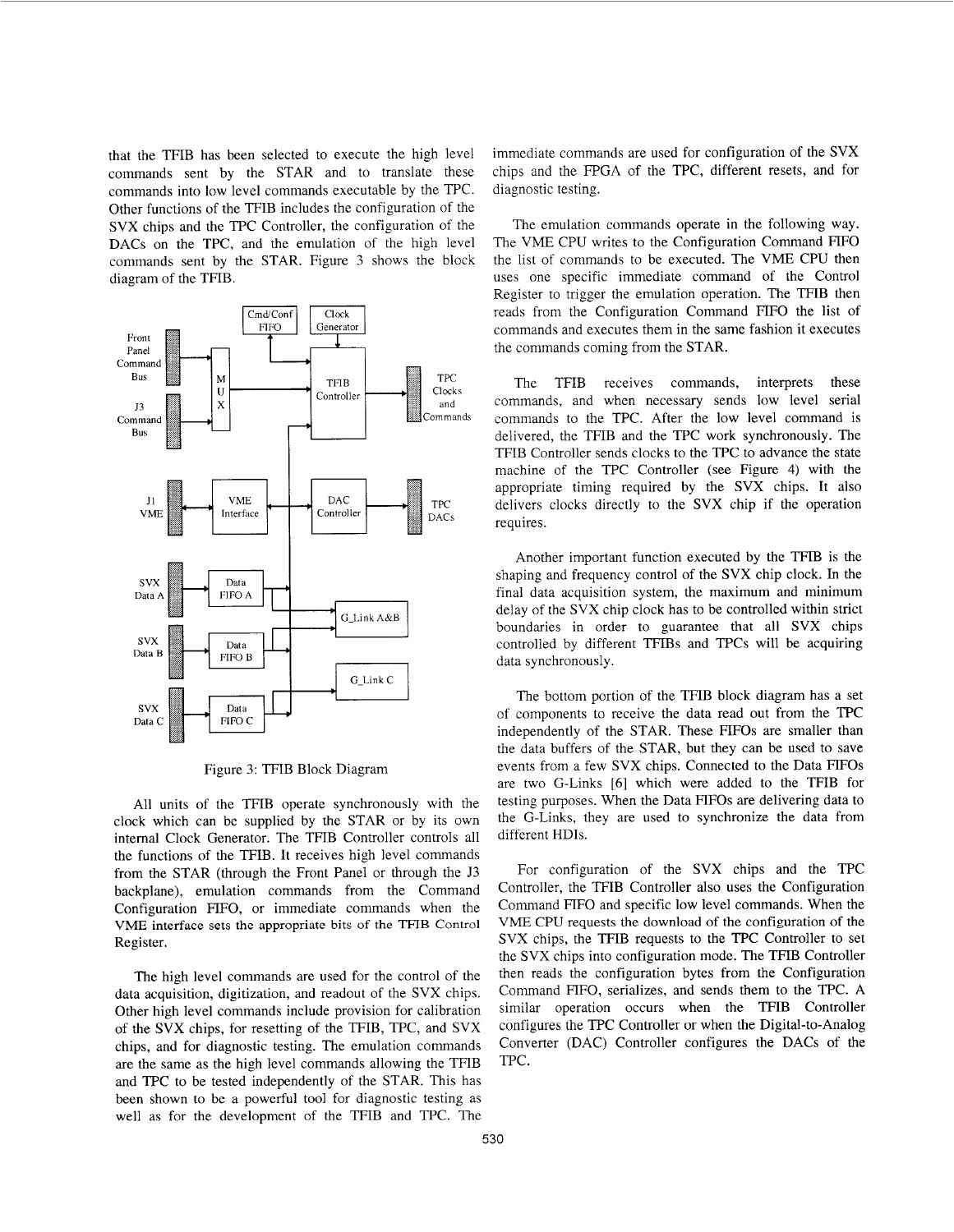#### *D. The TPC*

The TPC interfaces with the TFIB, the STAR, and the SVX chips. A Xilinx FFGA [7] has been selected to implement the TPC Controller. The initialization and programming of the TPC Controller on the TPC is done by the TFIB under VME control. A block diagram of the TPC is shown in Figure 4.

The main function of the TPC is the control, initialization, and readout of up to three sets of SVX chips connected to HDI cables. Other important features include the buffering of the SVX chip clock, the transmission of the SVX data to the TFIB and STAR, the recognition and insertion of the end of readout (EOR) byte into the SVX data stream, the implementation of serially downloaded DACs for generation of the voltage references of the SVX chips, and the regulation and filtering of the power supplies of the SVX chips.

The control of the TPC and associated SVX chips is implemented by a serial interface which includes a serial command signal, a serial command clock, and the SVX chip clock. The functions supported by the current implementations of the TPC Controller arc initialization, readout, enter acquisition mode, preamplifier reset, calibration inject, perform digitization-readout, and readback of the TPC Controller PGA configuration. The TPC Controller implements a control sequence for each of these commands. Once the command has been transmitted, the TFIB sequences the TPC Controller through the different states with the serial command clock line. Each state is associated with a specific configuration of the control lines of the SVX chip. The TPC Controller requires a fixed number of rising edges of the clock to complete the command execution before it can be ready to execute a new command. In addition, the TFIB controls the state timing sequencing by controlling the time between the serial command clock edges.

As we have already stated, the control of the SVX chips is split into the TFIB and the TPC. In this application, the TPC is an extension of the TFIB which provides local control to the SVX chips. Clearly, the control of the SVX chips could be implemented in some other way. However, with the design of the test stand we are also interested in proving the principle of conceptual ideas regarding the future DAQ. The approach that we are presenting meets several requirements of the final DAQ. For example, it is necessary to reduce the number of control lines going to the final Port Card in order to reduce the cable **mass.** The solution presented here uses just one serial command line and two clock lines. Another example: the electronic components of the final Port Card need to resist radiation. To accomplish this ithe final Port Card Controller can be implemented using a small



Figure 4: TPC Block Diagram

commecially available rad-hard FPGA. The separation of functions between the FIB and the TPC accounts for allowing the implementation of the commands inside a small FPGA, which can be replaced in the future by the rad-hard version.

As an example of one procedure to control the SVX chips, the following is the sequence of steps used to perform an event readout.

- $\bullet$ The STAR sends to the TFIB the high level digitizereadout command.
- The TFIB interprets the command and sends to the TPC Controller the serial low level digitize-readout cornmand. It then delivers serial command clocks and SVX chip clocks as required by the SVX chips.
- The TPC Controller sets the appropriate lines of the SVX chips to change their operation mode to digitization.
- The TFIB then sends SVX clocks to perform the analog to digital conversion of the storage cells.
- After digitization, the TPC Controller sets the SVX chips  $\blacksquare$ to readout.
- The TFIB now delivers SVX chip clocks and reads out the data from the chips. The TPC monitors the SVX chips until it recognizes that all data was read out and then it asserts the EOR byte into the data stream.
- $\bullet$ The STAR saves the data. In parallel, the TFIB monitors the readout data until it recognizes the EOR byte, when it then stops the **SVX** clock.
- $\bullet$ Finally, the TFIB automatically sends one more low level command to the TPC to set the SVX chips into acquisition mode.